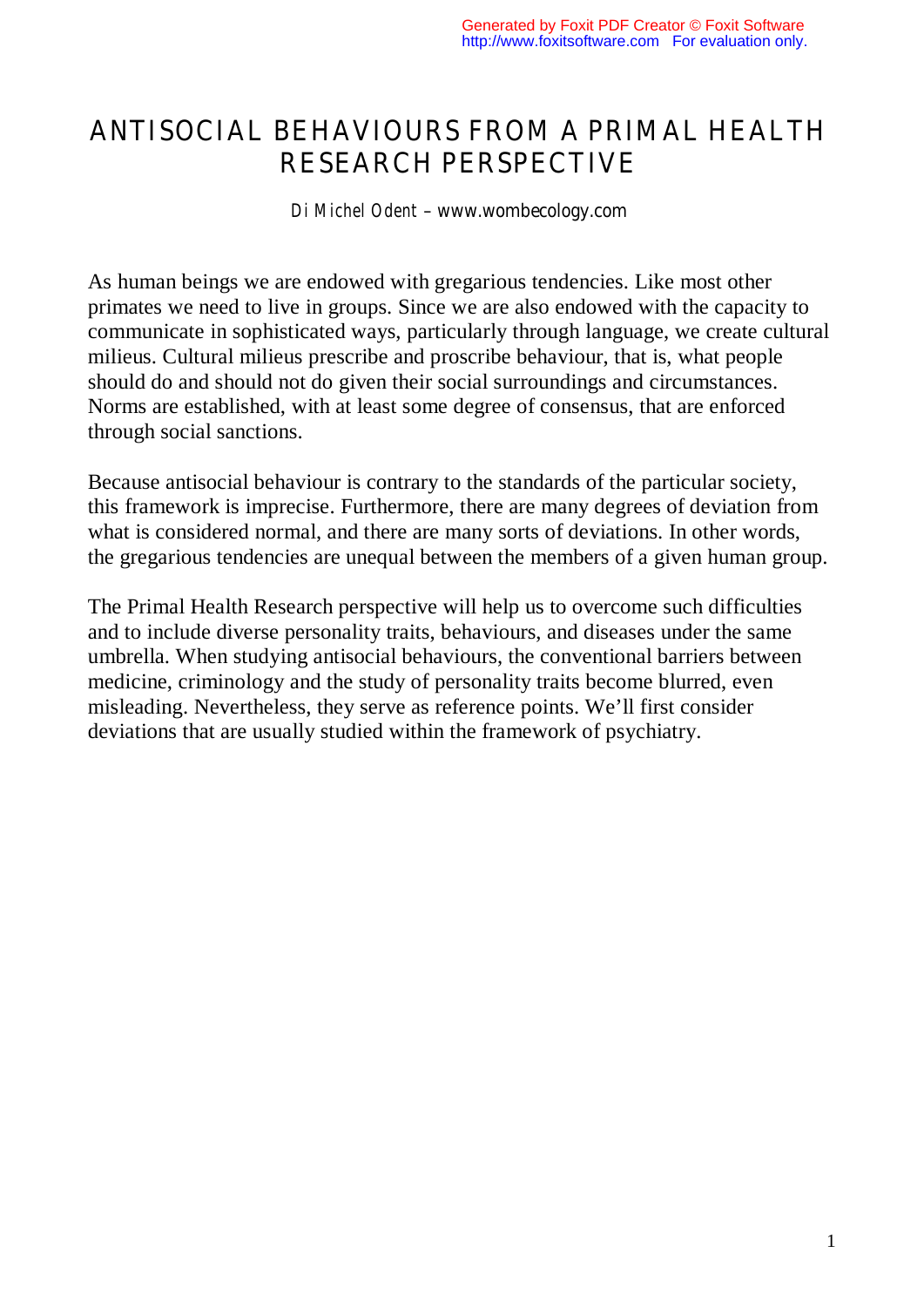Deviations usually classified as pathological.

### *- Schizophrenia*

Schizophrenia is a productive keyword when exploring the Primal Health Data Bank. Increasing and converging evidence suggests that cerebral anomalies in this condition develop pre- and perinatally. An accumulation of data published after 1990 points to the conclusion that the pathogenesis of schizophrenia is a chapter of 'womb ecology'.

The first clues provided by data concern head circumference at birth. "Preschizophrenic" newborn babies have a disproportionately smaller head circumference (in relation to body length) than controls.(1) Low birth weight and length, as well as low placental weight, are also risk factors.(2) Furthermore, the frequent minor physical anomalies (particularly anomalies of the mouth in males) associated with schizophrenia are obvious consequences of prenatal developmental defects.(3)

Studies of schizophrenia after prenatal exposure to famine are highly convincing. Those who spent the first half of their fetal life during the Dutch famine of winter 1944-1945 were at increased risk of becoming schizophrenic.(4) Rates of adult schizophrenia following prenatal exposure to the Chinese famine of 1959-1961 confirmed the Dutch data.(5)

Among diseases in pregnancy, we must give particular importance to influenza, which has been widely studied as a risk factor.(6,7) (Only one study failed to detect a correlation between schizophrenia and influenza prevalence during prenatal life).(8) Serologic evidence of prenatal influenza in the etiology of schizophrenia confirms the epidemiological data.(9) The existence of maternal influenza in pregnancy as a risk factor for schizophrenia can help interpret the numerous studies relating the keywords 'seasonality of birth' and 'schizophrenia'. It is already known that in the Northern hemisphere there is a significant excess of winter/spring births among schizophrenic patients.(10,11) This is confirmed by an overview of the medical literature.(12 to 31) It appears also that the quarterly birth distribution of patients with schizophrenia is reversed in the Southern hemisphere, (13,14,22,28) and that season-of-birth effects are difficult to demonstrate in tropical and equatorial countries.(21,24,29) A relationship between maternal antibodies to toxoplasmosis and the risk of schizophrenia and other disorders of the schizophrenia spectrum in offspring has also been demonstrated.(32)

The most common pregnancy complications emerge as risk factors. A study covering all psychiatric hospital admissions and all hospital births in Scotland identified obstetric records of people born 1971-74 who were subsequently admitted to hospital with a diagnosis of schizophrenia, and then compared their standardised obstetric records with those of matched controls. There were 115 schizophrenic and control pairs involved. The former showed a highly significant excess of pregnancy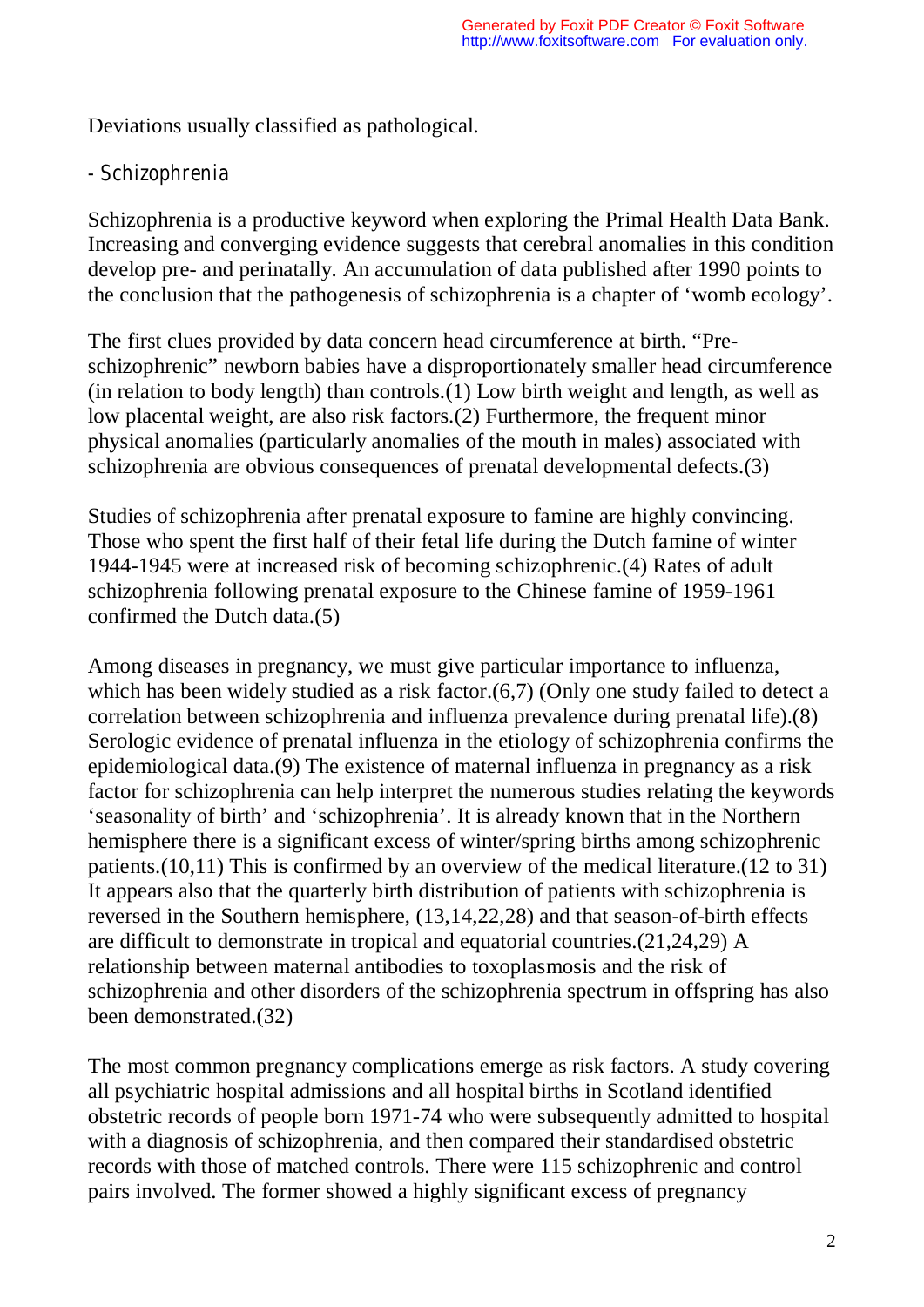complications. In particular, there was a significant excess of pre-eclampsia (10 versus 2).(33) All Swedish children born during 1973-79 were involved in a study linking data from the Swedish Birth Register with data from the Swedish Inpatient Register. Among boys whose mothers suffered bleeding during late pregnancy, the risk was multiplied by four.(34)

Drugs to treat diseases in pregnancy may cause more harm than the disease itself. A Danish study of 7999 individuals and 116 cases of schizophrenia found a significant association between second-trimester exposure to analgesics and increased risk of schizophrenia.(35) In a previous study of 7,866 individuals and 84 cases of schizophrenia, the same team of researchers had found that drugs prescribed to treat hypertension (particularly diuretics) in the third trimester conferred a 4.01-fold elevated risk.(36)

The risk of schizophrenia in relation to intrauterine pollution, particularly pollution with heavy metals, is a new and promising avenue for research. Lead levels of stored blood samples were collected from expectant California mothers between 1959 and 1966. A comparison was made between 44 women whose children went on to develop schizophrenia and 75 mothers whose children did not. Children of mothers whose blood topped 150 micrograms of lead per litre were twice as likely to develop schizophrenia as those whose blood levels were below this threshold.(37)

In spite of methodological difficulties, it has been possible to demonstrate that certain maternal emotional states in pregnancy are risk factors. In a Finnish study, data were collected prospectively in a cohort of 11,017 individuals born in 1966. In the sixth or seventh month of pregnancy mothers were asked whether the pregnancy was wanted, mistimed but wanted, or unwanted. Schizophrenia diagnoses were obtained from the Finnish hospital discharge register. The risk of later schizophrenia among unwanted children was raised compared with wanted or mistimed children even after adjustmenst for socio-demographics, pregnancy and perinatal variables (risk multiplied by 2.4).(38)

Animal experiments can help interpret epidemiological studies. Prenatal lesions of the hippocampi of rats apparently remain silent until adult life when there is an abnormally dramatic response to stress and challenge from amphetamines.(39) It seems highly probable, when taking animal experiments into account, that a developmental defect of the hippocampus during fetal life is one of the main components of the chain of events that lead to schizophrenia.

Several studies detected such risk factors in the perinatal period as fetal distress during labour, abnormal presentations and 'complicated' c-sections, while they could not detect any association between obstetric complications and family history of schizophrenia.(40, 41) In fact, the inclusion of multiple variables suggests that these complications may be partly secondary to earlier events. However, we must keep in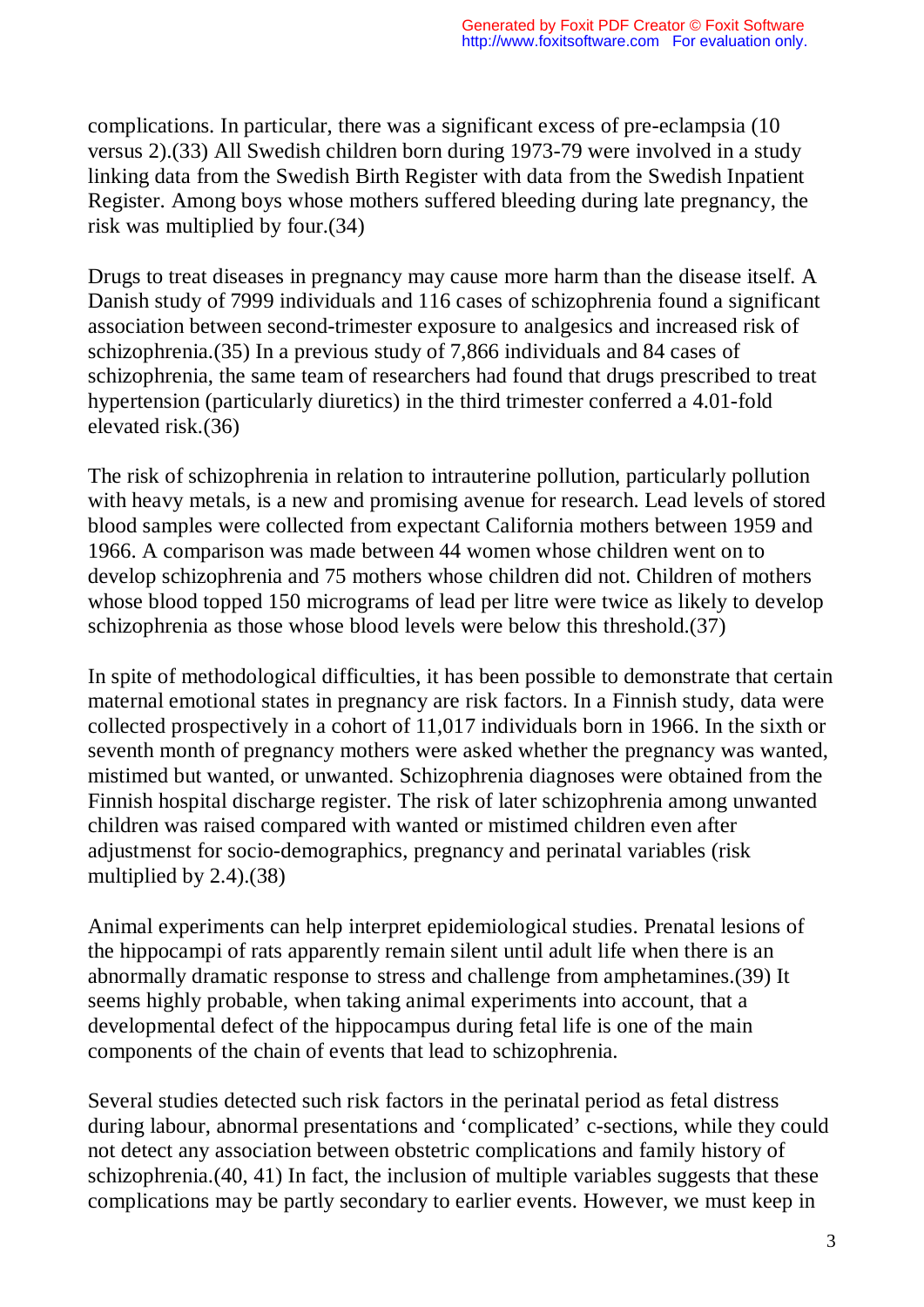mind that, in animal models, dopaminergic systems appear to be particularly vulnerable to a wide range of perinatal insults(42), and that schizophrenia is associated with alterations of dopaminergic functions.

It is noticeable that most studies could not find any protective effect of breastfeeding.(43) However, according to an Italian study, breast milk might postpone the onset of the illness without reducing the risk.(44) We must pay special attention to a Danish study involving 6841 individuals of whom 1671 had been breastfed for two weeks or less (early weaning) and 5170 had been breastfed longer. Breastfeeding for two weeks only (or no breastfeeding at all) was associated with elevated risk of schizophrenia.(45) When comparing this study with others, it appears that the protective effect of breastfeeding appears only if the cut-off for early weaning is two weeks instead of one month. This study tends to confirm that the risks of schizophrenia are established during an early phase of development that ends soon after birth.

The study of schizophrenia from a primal health research perspective is an ideal opportunity to illustrate the importance of timing when considering the effects of gene-environment interactions on human development. Epidemiological studies reveal a great diversity of environmental factors that can increase the risks of schizophrenia. However, the timing of an insult is more important than its nature. The fact that maternal-fetal blood incompatibility also appears as a risk factor confirms that the chain of events leading to schizophrenia starts at an early phase of development.(46)

#### *- Autism*

Autism is also considered a pathological deviation from the usual gregarious human tendencies. An accumulation of data (included in the Primal Health Research Data Bank) suggests that the timing of the gene-environment interactions is different for autism than for schizophrenia. Several authoritative studies indicate the paramount importance of what happened at birth in the genesis of the different autistic spectrum disorders.

My interest in autism started in 1982, when I met Niko Tinbergen, one of the founders of ethology, who shared the Nobel prize with Konrad Lorenz and Karl Von Frisch in 1973. An ethologist familiar with the observation of animal behaviour, he researched the non-verbal behaviour of autistic children in particular. As a "field ethologist" he studied the children in their home environment. Not only did he offer detailed descriptions of his observations, but he also listed factors that predispose to autism or can exaggerate the symptoms(47). These factors in the perinatal period included: induction of labour, "deep forceps" delivery, birth under anaesthesia, and resuscitation at birth. We must also save from oblivion a report by Ryoko Hattori, a psychiatrist from Kumamoto, Japan.(48) She evaluated the risks of becoming autistic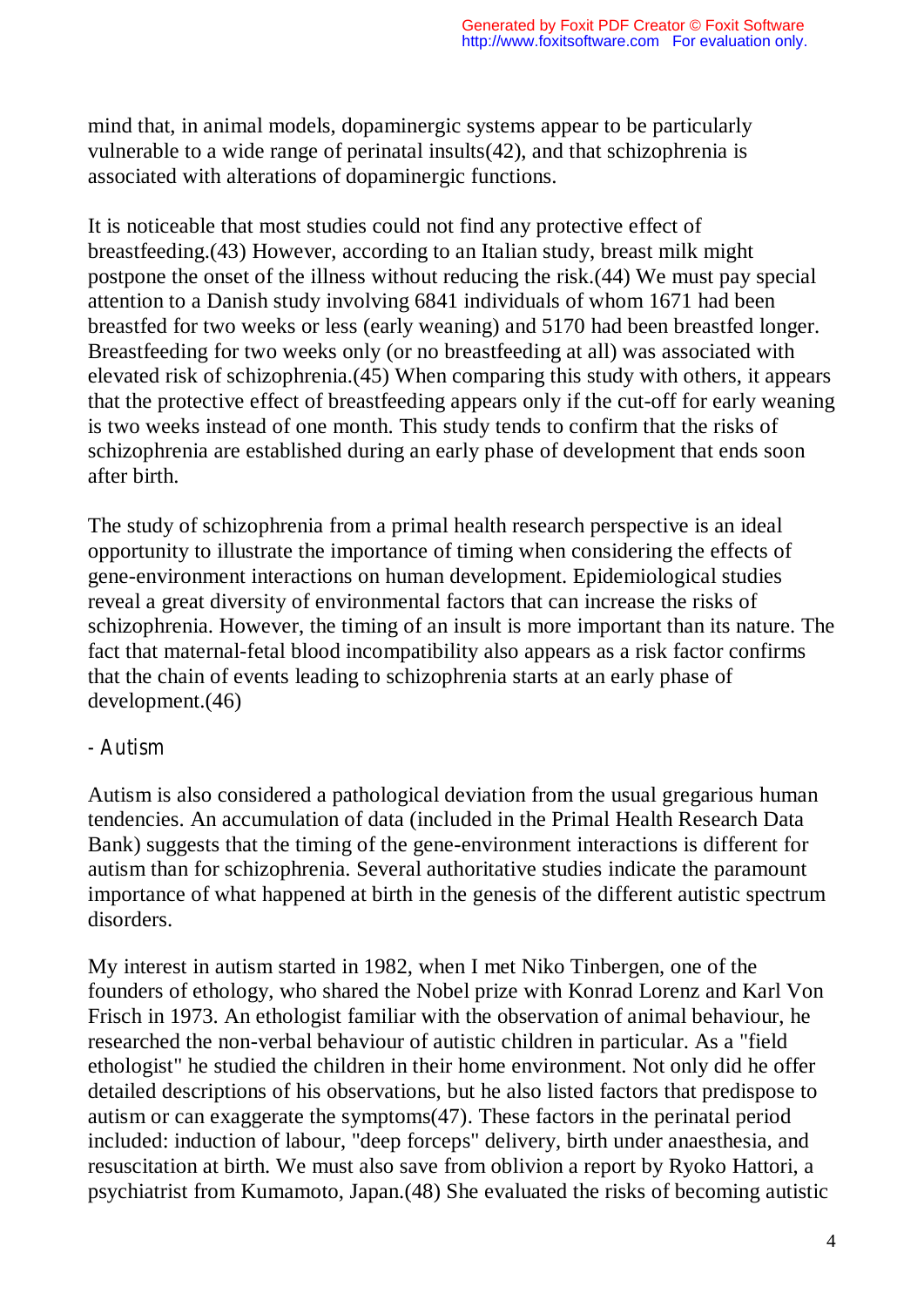according to the place of birth, such as a certain hospital where children were significantly more at risk. In that particular hospital, the routine was to induce labour a week before the expected date of birth and to administer a complex mixture of sedatives, anaesthesia agents and analgesics during labour.

Among the three recent large and authoritative studies of autism from a Primal Health Research perspective, the Australian one will convince anyone that the main risk factors occur in the perinatal period.(49) The 465 subjects born in Western Australia between 1980 and 1995 and diagnosed with an autism spectrum disorder by 1999 were compared with the birth records of 481 siblings of the cases, and of 1313 controls. No differences in gestational age at birth (including the proportion of premature infants), weight for gestational age, head circumference, or length were observed between cases and control subjects. Pre-eclampsia did not appear as a risk factor. These negative findings lend more importance to perinatal factors. Compared with their siblings, autism cases were more likely to have been induced, to have experienced fetal distress, and to be born with a low Apgar score. Compared with control subjects, they were more likely to be born after induction and to be born by elective or emergency c-section.

Similar conclusions can be drawn from a study involving all Swedish children born from 1974 to 1993. No association was found between autism and head circumference, maternal diabetes, being a twin, or season of birth, while c-section appeared to be a risk factor.(50) This study could not consider labour induction as a possible risk factor, since this term did not appear in the Swedish birth registers until 1991. A recent report from Israel also found no prenatal differences between autistic children and controls, but the rates of birth complications were higher among the autistic population.(51) In addition, we must consider data indicating that perinatal factors may play a lesser role in autism in 'high-functioning' individuals compared with studies of autism associated with severe retardation(52), as well as data suggesting that anesthesia during labour is a risk factor for the development of dyskinesia among autistic children.(53)

Although the risk factors for autism seem to occur mostly in the perinatal period, we must keep in mind the association of autism with fetal valproate syndrome (antiepileptic medication)(54) and with thalidomide embryopathy.(55)

# *- Attention Deficit Hyperactivity Disorder (ADHD)*

ADHD is also considered a pathological deviation from the norms. Children with this condition cannot socialise like others. An overview of the studies introduced by the key word 'ADHD' suggests the main risk factors occur during fetal life. The bestdocumented risk factors are low birthweight(56,57), premature birth(58), smoking in pregnancy(59,60,61), alcohol and drugs in pregnancy(59), maternal iodine deficiency(62), and also the degree of anxiety of the mother, particularly between 12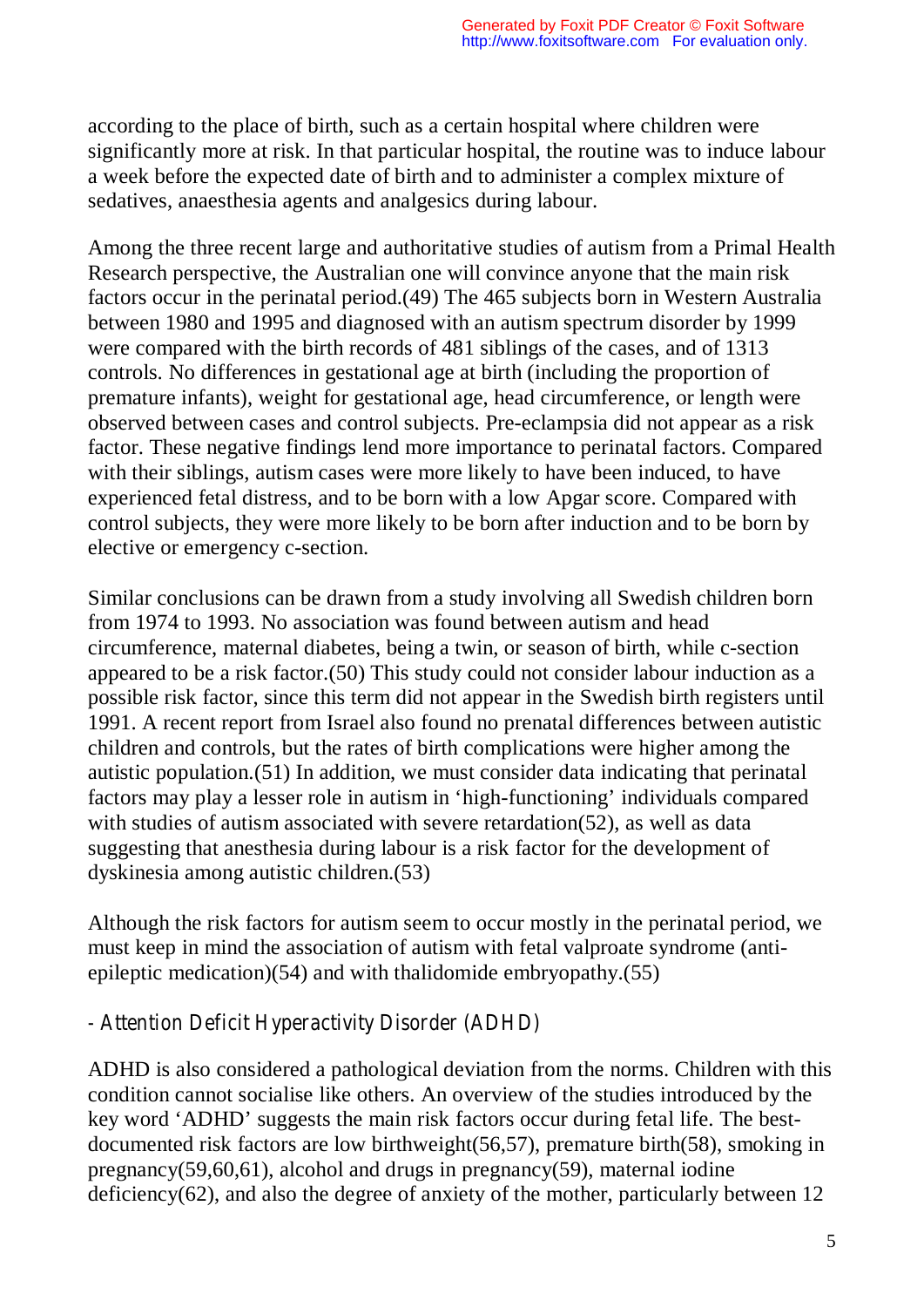and 22 weeks gestation.(63)

In fact, all mental diseases interfere with the process of socialisation, including maniac depressive psychosis, which has not yet been widely studied from a primal health research perspective.

## *- Deviations usually classified as criminal behaviour.*

When exploring the Primal Health Research Data Base, the keyword 'criminality' leads to research indicating the importance of prenatal factors. Two Finnish studies suggest that certain maternal emotional states in pregnancy are risk factors. In one of these studies the authors identified 167 children whose fathers had died before they were born.(64) Also identified were 168 children whose fathers had died during the children's first year of life. Then the medical records of all 335 of these children were followed for 35 years. Most of the fathers had died during the Second World War when cigarettes and alcohol were severely rationed, if they were obtainable at all. In both groups, the parents were of comparable age and from comparable social classes. All the children grew up fatherless. However, only those who lost their father while in the womb were at increased risk of criminality (plus alcoholism and mental diseases). The results of this study suggest that the emotional state of the mother during pregnancy has more long-term effects on the child than during the year following birth. The other Finnish study researched 12,059 children born in 1966 and followed to the end of 1998.(65) The pregnant mothers were asked at the antenatal clinic if they felt themselves to be depressed. The Finnish Ministry of Justice provided information on criminal offences for all descendants. For male children of prenatally depressed mothers there was a significant increase in criminality.

Smoking in pregnancy is a well documented risk factor for criminality.(66) In one study(67), involving a cohort of 4169 male and 3943 female subjects born between 1959 and 1961, a dose-response relationship was found between the amount of maternal prenatal smoking and criminal arrest in male and female subjects.

More than 4000 male subjects born in the same hospital in Copenhagen were followed up until age 18(68) and then assessed again at the age of 34.(69) The authors looked in particular at the interaction between birth complications and early maternal rejection. The main risk factor found in these studies for being a violent criminal is the association of birth complications with early maternal rejection. Early maternal rejection by itself is not a risk factor. We can conclude once more that very early influences are implicated in violent criminality.

At the crossroads between psychiatry, criminality and psychology

'Antisocial personality disorder' refers to individuals with a lack of regard for the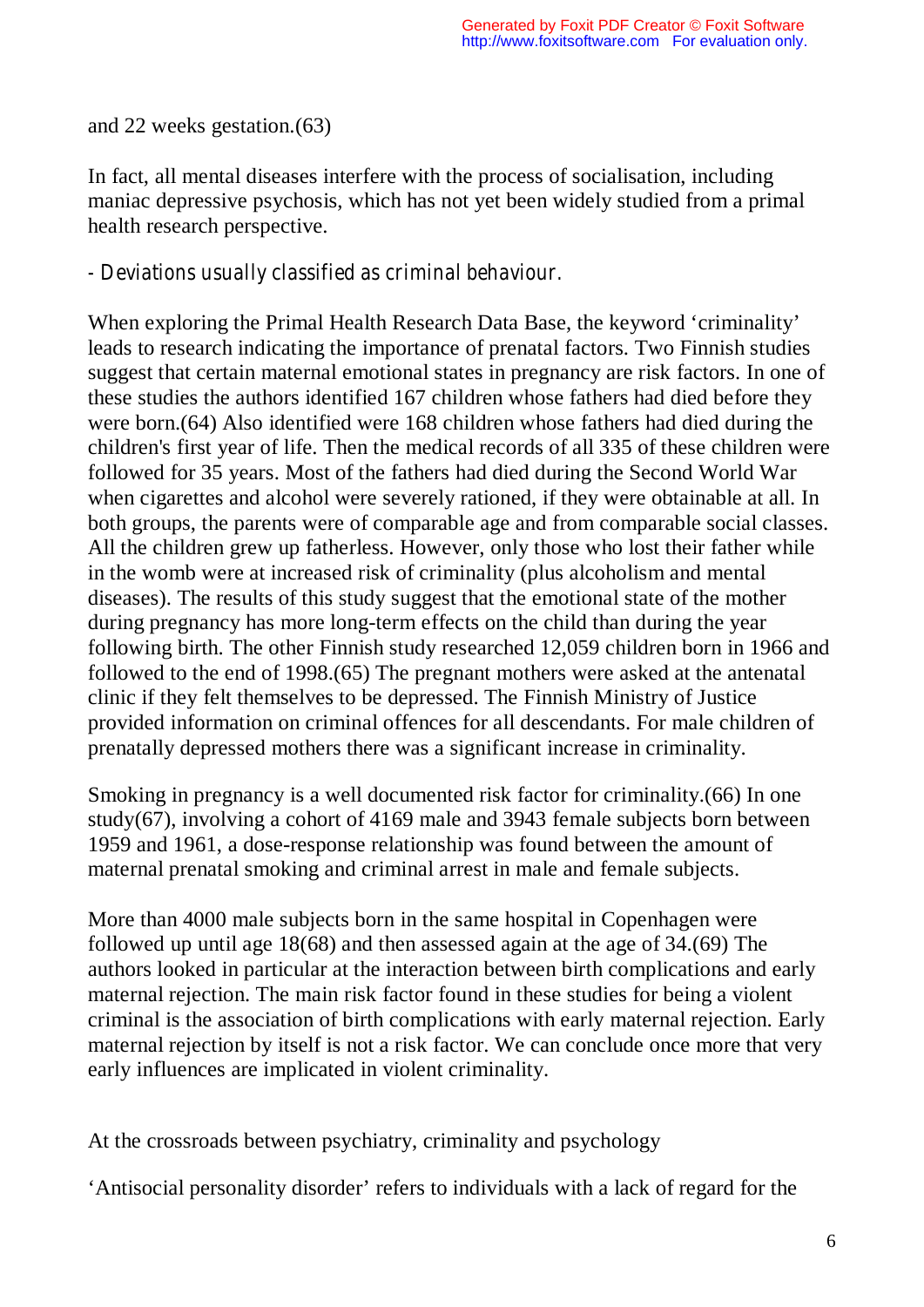moral or legal standards of the local culture, and who exhibit a marked inability to get along with others or abide by societal rules. They may be termed psychopaths or sociopaths. Many eventually end up in prison or die by violence or in accidents caused by risk-taking.

We must bear in mind that psychiatrists themselves are not in unanimous agreement on the existence, content, and diagnosis of antisocial personality disorders. In spite of these difficulties, the keyword 'antisocial personality disorder' leads to epidemiological studies that are within the framework of Primal Health Research. The largest study looked at the consequences of the blockade of food supplies in the Netherlands during the winter of 1944-1945. The participants were 100,543 Dutch men born in large urban areas in 1944-1946 who were given psychiatric examinations for military induction at age 18 years.(70) They were classified by the degree and timing of their prenatal nutritional deficiency based on their date and place of birth. Men exposed to severe maternal nutritional deficiency during the first and/or second trimesters of their fetal life exhibited increased risk for antisocial personality disorder. Third-trimester exposure to severe nutritional deficiency and prenatal exposure to moderate nutritional deficiency were not associated with increased risk.

#### The eccentrics and the geniuses

Certain deviations from the typical human gregarious tendencies are classified as personality traits. Among these deviations we must mention the case of the eccentrics and the geniuses. Most highly-creative, legendary geniuses had unusual, eccentric personalities and manifested many schizotypal traits. Isaac Newton never married and lived most of his life alone. Albert Einstein had poor grooming and hygiene and welldocumented interpersonal deficiencies. Bertrand Russell had been an aloof, lonely, and somewhat insecure child, before leading an unstable adult life.

The link between "genius and insanity" has been widely studied since the nineteenth century, after Cesare Lumbroso, an Italian psychiatrist, published his book "l'uomo di genio" in 1864, and Francis Galto had published "Hereditary Genius" in 1869. The personality traits of geniuses might simply be written off as unimportant details, but for the fact that their family history indicates strong connections between genius and schizophrenia. J.L. Karlsson, a psychiatrist in Iceland, looked into the genetic relationship between schizophrenia and creativity, by examining the relatives of individuals listed in Iceland's Who's Who. He reported that the relatives of these successful people suffered an increased rate of schizophrenia.(71) It is noticeable that James Joyce's daughter was schizophrenic, and the family pedigree of Bertrand Russell was loaded with schizophrenic people: his uncle William was "insane"; his aunt Agatha was delusional; his son John was diagnosed with schizophrenia and his granddaughter Helen also suffered from schizophrenia and committed suicide by setting fire to herself. As well, Albert Einstein's son by his first marriage suffered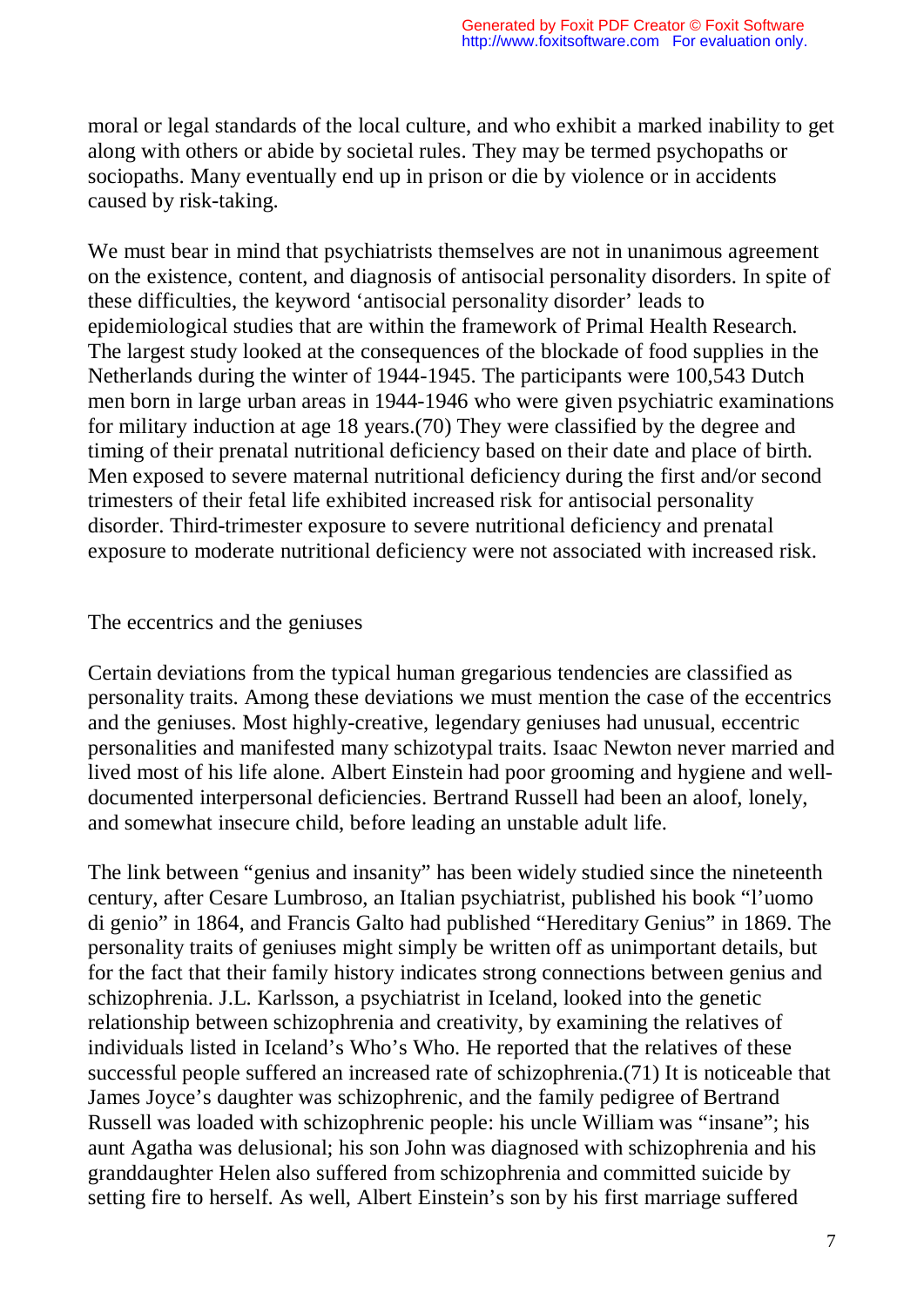from schizophrenia. The son of John Nash, the gifted schizophrenic mathematician and Nobel Laureate in Economics, suffers from schizophrenia too. A few schizophrenic individuals, but many first-, second- or third-degree relatives, who share part of the schizophrenic genome, are some of the most creative individuals around. The close relationship between madness and creativity led David Horrobin to assume that "schizophrenia shaped humanity".(72)

For obvious reasons, it is difficult to study imprecise concepts such as social behaviours and creativity from a Primal Health Research perspective. It will probably be easier, in the near future, to improve our understanding of the gene-environment interactions, particularly during fetal life. We are learning today that in some cases a parent's gene is silenced in one organ and that can be the brain. This is why the concept of imprinted genes might help us to interpret the relationship between antisocial behaviours, schizophrenia, and creativity.

I tried in the past to review the primal period of famous geniuses such as Galilée, Newton, Pascal, Darwin, and Einstein. It is noticeable that these highly-creative people were born premature and before the age of intensive care units. It is likely that their survival was due to an exceptionally loving, vigilant and stimulating environment that exposed them to a great variety of sensory stimulations at an age when others are still in the womb. During a critical phase of development the geneenvironment interactions occurred in unusual conditions.

Is there a link between prematurity and creativity?(73) Who will study sociability and creativity in relation to "Kangaroo care"?

Michel Odent

References:

1 - McNeil TF, Cantor-Graae E, Cardenal S. Prenatal cerebral development in individuals at genetic risk for psychosis: head size at birth in offspring of women with schizophrenia. Schizophr Res 1993 Jun;10(1):1-5

2 – Wahlbeck K, Forsen T, Osmond C, et al. Association of schizophrenia with low maternal body mass index, small size at birth, and thinness during childhood. Arch Gen Psychiatry 2001; 58(1): 48-52

3 - O'Callaghan E, Larkin C, Kinsella A, Waddington JL. Familial, obstetric, and other clinical correlates of minor physical anomalies in schizophrenia. Am J Psychiatry 1991 Apr;148(4):479-83

4 – Susser E, Neugebauer R. Schizophrenia after prenatal exposure to famine. Lancet 1995; 346

5 – St Clair D, Xu M, Wang P, et al. Rates of adult schizophrenia following prenatal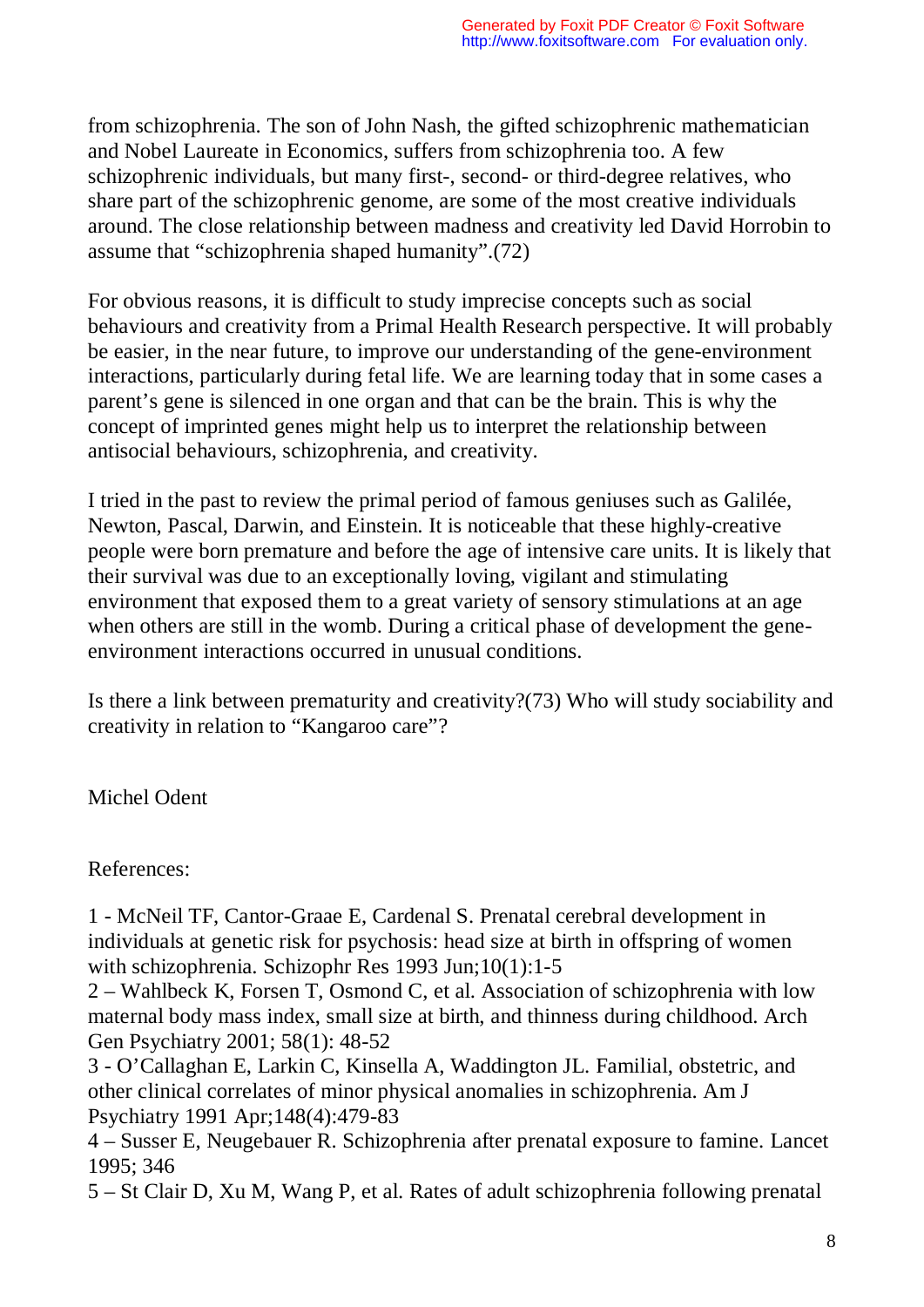exposure to the Chinese famine of 1959-1961. JAMA 2005; 294 (5): 557-62 6 - Mednick SA, Machon RA, Huttunen MO, Bonett D. Adult schizophrenia following prenatal exposure to an influenza epidemic. Arch Gen Psychiatry 1988 Feb;45(2):189-92

7 - Sham PC, O'Callaghan E, Takei N, et al. Schizophrenia following pre-natal exposure to influenza epidemics between 1939 and 1960. Br J Psychiatry. 1992 Apr;160:461-6

8 - Westergaard T, Mortensen PB, Pedersen CB, et al. Exposure to prenatal and childhood infections and the risk of schizophrenia: suggestions from a study of sibship characteristics and influenza prevalence. Arch Gen Psychiatry 1999 Nov;56(11):993-8

9 - Brown AS, Begg MD, Gravenstein S, et al. Serologic evidence of prenatal influenza in the etiology of schizophrenia. Arch Gen Psychiatry 2004 Aug;61(8):774- 80

10 - Hare EH, Price JS. Mental disorder and season of birth: comparison of psychoses with neurosis. Br J Psychiatry. 1969 May;115(522):533-40

11 - Hare EH, Price JS, Slater E. Mental disorder and season of birth. Nature. 1973 Feb 16;241(5390):480.

12 - Davies G, Welham J, Chant D, Torrey EF, McGrath J. A systematic review and meta-analysis of Northern Hemisphere season of birth studies in schizophrenia. Schizophr Bull. 2003;29(3):587-93. Review

13 - McGrath JJ, Welham JL. Season of birth and schizophrenia: a systematic review and meta-analysis of data from the Southern Hemisphere. Schizophr Res. 1999 Feb 15;35(3):237-42.

14 - Berk M, Terre-Blanche MJ, Maude C, Lucas MD, Mendelsohn M, O'Neill-Kerr AJ. Season of birth and schizophrenia: southern hemisphere data.

Aust N Z J Psychiatry. 1996 Apr;30(2):220-2.

15 - Messias E, Kirkpatrick B, Bromet E, Ross D, Buchanan RW, Carpenter WT Jr, Tek C, Kendler KS, Walsh D, Dollfus S. Summer birth and deficit schizophrenia: a pooled analysis from 6 countries. Arch Gen Psychiatry. 2004 Oct;61(10):985-9.

16 - Suvisaari JM, Haukka JK, Lonnqvist JK. Season of birth among patients with schizophrenia and their siblings: evidence for the procreational habits hypothesis. Am J Psychiatry. 2001 May;158(5):754-7.

17 - D'Amato T, Dalery J, Rochet T, Terra JL, Marie-Cardine M. Seasons of birth and psychiatry. A retrospective inpatients study] Encephale. 1991 Mar-Apr;17(2):67- 71. French

18 - Messias E, Kirkpatrick B. Summer birth and deficit schizophrenia in the epidemiological catchment area study.

J Nerv Ment Dis. 2001 Sep;189(9):608-12.

19 - Tatsumi M, Sasaki T, Iwanami A, Kosuga A, Tanabe Y, Kamijima K. Season of birth in Japanese patients with schizophrenia.

Schizophr Res. 2002 Apr 1;54(3):213-8.

20 - Morgan VA, Jablensky AV, Castle DJ. Season of birth in schizophrenia and affective psychoses in Western Australia 1916-61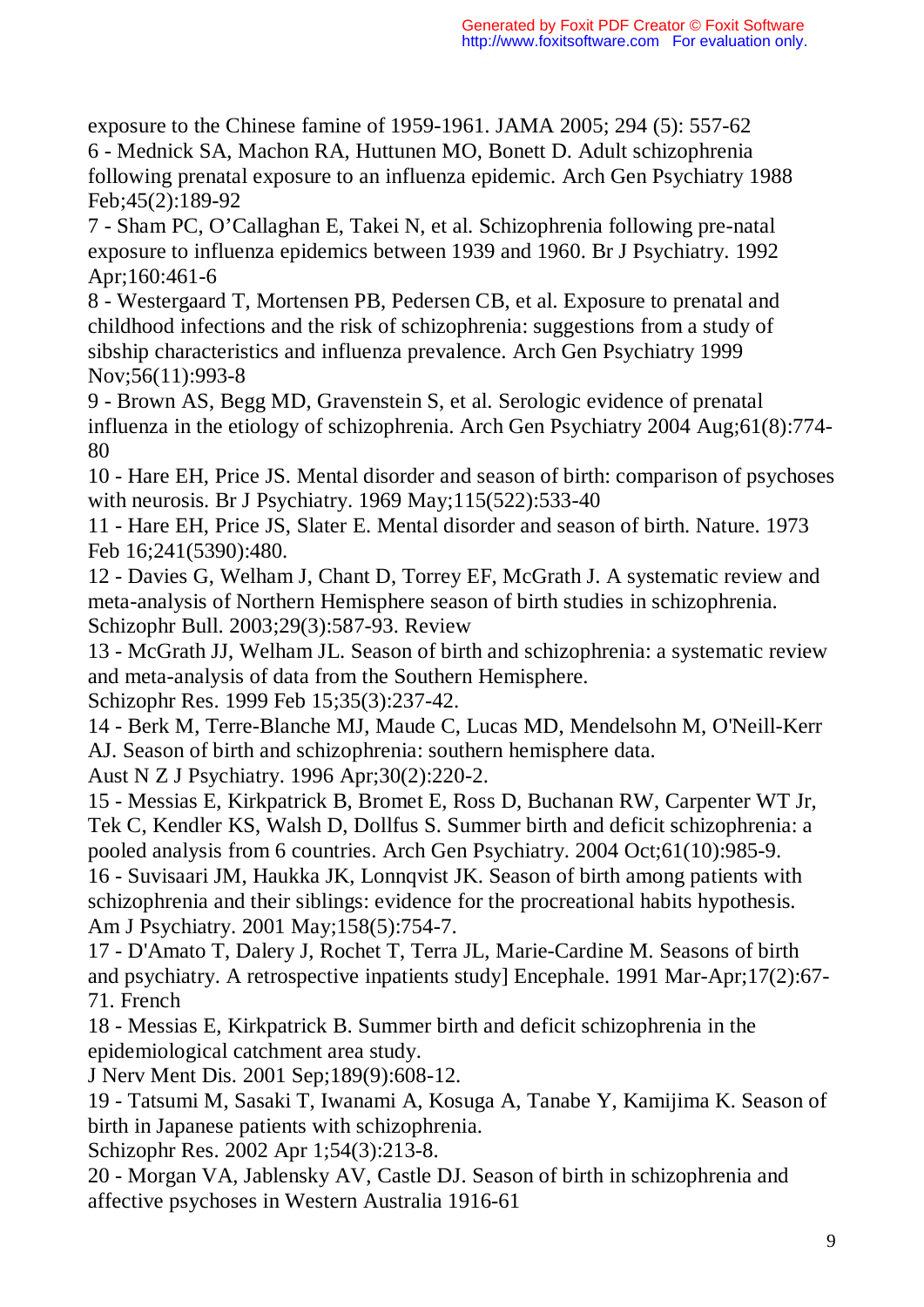21 - Carrion-Baralt JR, Fuentes-Rivera Z, Schmeidler J, Silverman JM. A casecontrol study of the seasonality effects on schizophrenic births on a tropical island. Schizophr Res. 2004 Nov 1;71(1):145-53.

22 - McGrath J, Welham J, Pemberton M. Month of birth, hemisphere of birth and schizophrenia. Br J Psychiatry. 1995 Dec;167(6):783-5.

23 - Kirkpatrick B, Tek C, Allardyce J, Morrison G, McCreadie RG. Summer birth and deficit schizophrenia in Dumfries and Galloway, southwestern Scotland. Am J Psychiatry. 2002 Aug;159(8):1382-7.

24 - d'Amato T, Guillaud-Bataille JM, Rochet T, Jay M, Mercier C, Terra JL, Dalery J. No season-of-birth effect in schizophrenic patients from a tropical island in the Southern Hemisphere.

Psychiatry Res. 1996 Mar 29;60(2-3):205-10.

25 - O'Callaghan E, Cotter D, Colgan K, Larkin C, Walsh D, Waddington JL. Confinement of winter birth excess in schizophrenia to the urban-born and its gender specificity.

Br J Psychiatry. 1995 Jan;166(1):51-4

26 - Eagles JM, Hunter D, Geddes JR. Gender-specific changes since 1900 in the season-of-birth effect in schizophrenia. Br J Psychiatry. 1995 Oct;167(4):469-72 27 - O'Callaghan E, Gibson T, Colohan HA, Walshe D, Buckley P, Larkin C, Waddington JL Season of birth in schizophrenia. Evidence for confinement of an excess of winter births to patients without a family history of mental disorder.

Br J Psychiatry. 1991 Jun;158:764-9.

28 - Kunugi H, Nanko S, Hayashi N, Saito K, Hirose T, Kazamatsuri H. Season of birth of schizophrenics in a recent Japanese sample.

Psychiatry Clin Neurosci. 1997 Aug;51(4):213-6.

29 - Parker G, Mahendran R, Koh ES, Machin D. Season of birth in schizophrenia: no latitude at the equator. Br J Psychiatry. 2000 Jan;176:68-71.

30 - Davies G, Ahmad F, Chant D, Welham J, McGrath J. Seasonality of first admissions for schizophrenia in the Southern Hemisphere. Schizophr Res. 2000 Feb 14;41(3):457-62.

31 - Battle YL, Martin BC, Dorfman JH, Miller LS. Seasonality and infectious disease in schizophrenia: the birth hypothesis revisited. J Psychiatr Res. 1999 Nov-Dec: 33(6): 501-9.

32 - Brown AS, Schaefer CA, Quesenberry CPJr, et al. Maternal exposure to toxoplasmosis and risk of schizophrenia in adult offspring.Am J Psychiatry. 2005 Apr;162(4):767-73

33 - Kendell RE, Juszczak E, Cole SK. Obstetric complications and schizophrenia: a case control study based on standardised obstetric records. Br J Psychiatry. 1996 May;168(5):556-61

34 - Hultman CM, Sparen P, Takei N, et al. Prenatal and perinatal risk factors for schizophrenia, affective psychosis, and reactive psychosis of early onset: case-control study. BMJ 1999 Feb 13;318(7181):421-6

35 - Sorensen HJ, Mortensen FL, Reinisch JM, Mednick SA. Association between prenatal exposure to analgesics and risk of schizophrenia. Br J Psychiatry 2004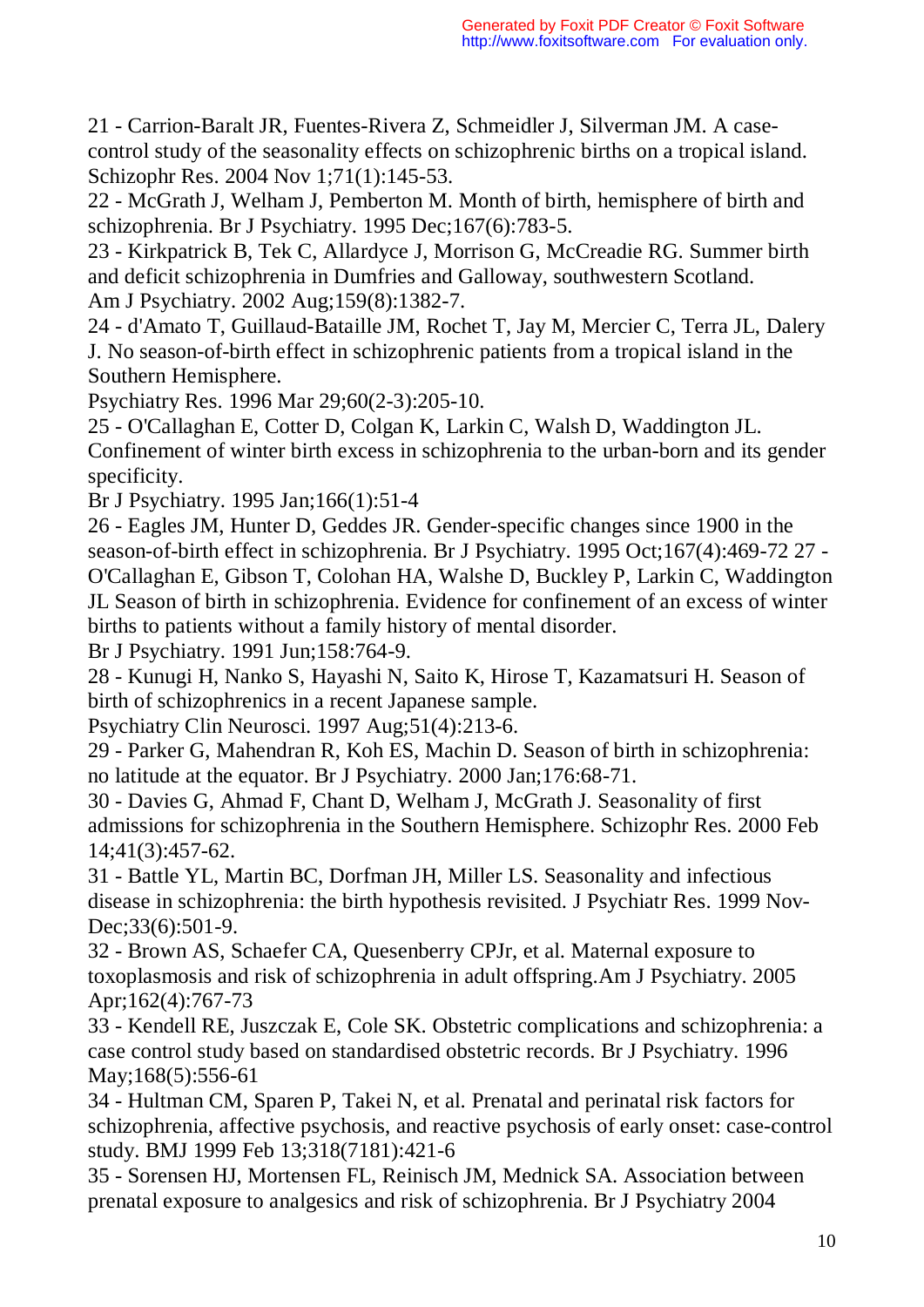Nov;185:366-71

36 - Sorensen HJ, Mortensen FL, Reinisch JM, Mednick SA. Do hypertension and diuretic treatment in pregnancy increase the risk of schizophrenia in offspring? Am J Psychiatry 2003 Mar;160(3):464-8

37 - Opler MG, Brown AS, Graziano J, et al.. Prenatal lead exposure, deltaaminolevulinic acid, and schizophrenia. Environ Health Perspect 2004 Apr;112(5):548-52

38 - Myhrman A, Rantakallio P, Isohanni M, et al. Unwantedness of a pregnancy and schizophrenia in the child. Br J Psychiatry. 1996 Nov;169(5):637-40

39 - Lipska BK, Jaskiw GE, Weinberger DR. Postpubertal emergence of hyperresponsiveness to stress and to amphetamine after neonatal excitotoxic hippocampal damage: a potential animal model of schizophrenia.

Neuropsychopharmacology. 1993 Aug;9(1):67-75

40 - O'Callaghan E, Gibson T, Colohan HA, et al. Risk of schizophrenia in adults born after obstetric complications and their association with early onset of illness: a controlled study. BMJ 1992 Nov 21;305(6864):1256-9

41 - Verdoux H, Geddes JR, Takei N, et al. Obstetric complications and age at onset in schizophrenia: an international collaborative meta-analysis of individual patient data. Am J Psychiatry 1997 Sep;154(9):1220-7

42 - Boksa P, El-Khodor BF. Birth insult interacts with stress at adulthood to alter dopaminergic function in animal models: possible implications for schizophrenia and other disorders. Neurosci Biobehav Rev. 2003 Jan-Mar;27(1-2):91-101

43 - Leask SJ, Done DJ, Crow TJ, et al. No association between breast-feeding and adult psychosis in two national birth cohorts. Br J Psychiatry 2000 Sep;177:218-21 44 - Amore M, Balista C, McCreadie RG. Can breast-feeding protect against schizophrenia? Case-control Study. Biol Neonate 2003;83(2):97-101

45 - Sorensen HJ, Mortensen FL, Reinisch JM, Mednick SA. Breastfeeding and risk of schizophrenia in the Copenhagen Perinatal Cohort. Acta Psychiatr Scand 2005 Jul;112(1):26-9

46- Insel BJ, Brown AS, Bresnahan MA, et al. Maternal-fetal blood incompatibility and the risk of schizophrenia in offspring. Schizophr Res 2005 Dec 15;80(2-3):331- 42

47 Tinbergen N, Tinbergen A. Autistic children. Allen and Unwin. London 1983. 48 - Hattori R, et al. Autistic and developmental disorders after general anaesthetic delivery. Lancet 1991; 337: 1357-8.

49 – Glasson EJ, Bower C, Petterson B, et al. Perinatal factors and the development of autism: a population study. Arch Gen Psychiatry 2004 Jun;61(6):618-27

50 - Hultman C, Sparen P, Cnattingius S. Perinatal risk factors for infantile autism. Epidemiology 2002; 13: 417-23.

51 – Stein D, Weizman A, Ring A, Barak Y. Obstetric complications in individuals diagnosed with autism and in healthy controls. Compr Psychiatry 2006 Jan-Feb;47(1):69-75.

52– Lord C, Mulloy C, et al. Pre- and perinatal factors in high-functioning females and males with autism. J Autism Dev Disord 1991; 21 (2):197-209.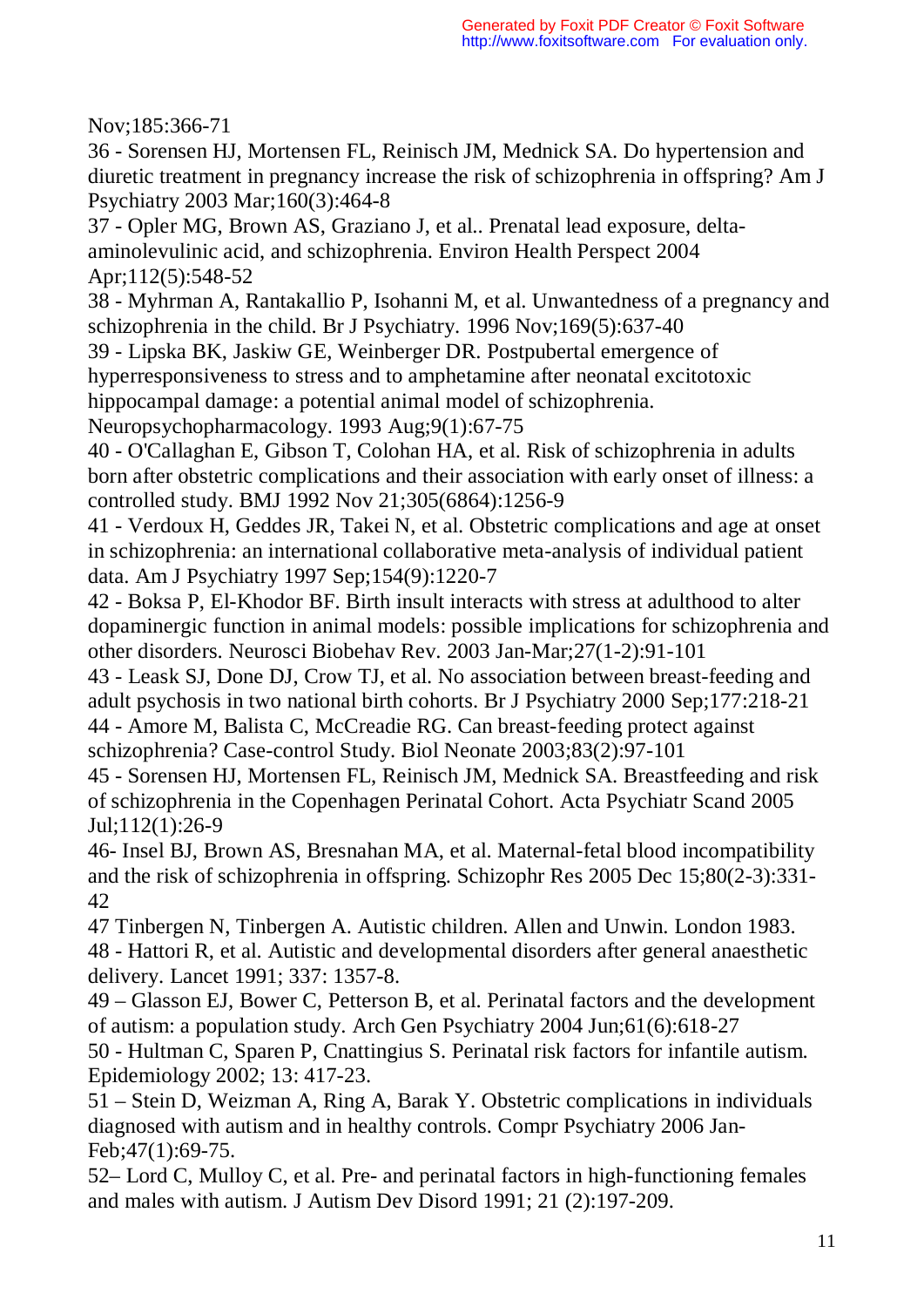53– Armenteros JL, Adams PB, et al. Haloperidol-related dyskinesias and pre- and perinatal complications in autistic children. Psychopharmacol Bull 1995; 31 (2): 363- 9.

54 – Williams G, King J, Cunningham M, et al. Fetal valproate syndrome and autism: additional evidence of an association. Dev Med Child Neurol 2001 Mar;43(3):202-6. 55 – Stromland K, Nordin V, Miller M. Autism in thalidomide embryopathy: a population study. Dev Med Child Neurol 1994 Apr;36(4):351-6.

56 - Mick E, Biederman J, Prince J, et al. Impact of low birth weight on attentiondeficit hyperactivity disorder. J Dev Behav Pediatr 2002 Feb;23(1):16-22

57 - Botting N, Powls, Cooke RW. Attention deficit hyperactivity disorders and other psychiatric outcomes in very low birthweight children at 12 years. J Child Psychol Psychiatry 1997 Nov;38(8):931-41

58 - Bhutta AT, Cleves MA, Casey PH, et al. Cognitive and behavioral outcomes of school-aged children who were born preterm: a meta-analysis. JAMA 2002 Aug 14;288(6):728-37

59 - Mick E, Biederman J, Faraone SV. Case-control study of attention-deficit hyperactivity disorder and maternal smoking, alcohol use, and drug use during pregnancy. J Am Acad Child Adoles Psychiatry 2002 Apr;41(4):378-85

60 - Milberger S, Biederman J, Faraone SV, et al. Further evidence of an association between attention-deficit/hyperactivity disorder and cigarette smoking. Findings from a high-risk sample of siblings. Am J Addict 1997 Summer;6(3):205-17

61 - Thapar A, Fowler T, Rice F, et al. Maternal smoking during pregnancy and attention deficit hyperactivity disorder symptoms in offspring. Am J Psychiatry 2003 Nov;160(11):1985-9

62 - Vermiglio F, Lo Presti VP, Moleti M, et al. Attention deficit and hyperactivity disorders in the offspring of mothers exposed to mild-moderate iodine deficiency: a possible novel iodine deficiency disorder in developed countries. J Clin Endocrinol Metab 2004 Dec;89(12):6054-60

63 - Van den Bergh BR, Marcoen A. High antenatal maternal anxiety is related to ADHD symptoms, externalizing problems, and anxiety in 8- and 9-year-olds. Child Dev 2004 Jul-Aug;75(4):1085-97

64 - Huttunen MO, Niskanen P. Prenatal loss of father and psychiatric disorders. Arch Gen Psychiatry 1978 Apr;35(4):429-31

65 - Maki P, Veijola J, Rasanen P, et al. Criminality in the offspring of antenatally depressed mothers: a 33-year follow-up of the Northern Finland 1966 Birth Cohort. J Affect Disord 2003 May;74(3):273-8

66 - Wakschlag LS, Pickett KE, Cook E, et al. Maternal smoking during pregnancy and severe antisocial behavior in offspring: a review. Am J Public Health 2002 Jun;92(6):966-74

67 - Brennan PA, Grekin FR, Mortensen EL, Mednick SA. Relationship of maternal smoking during pregnancy with criminal arrest and hospitalization for substance abuse in male and female adult offspring. Am J Psychiatry 2002 Jan;159(1):48-54 68 - Raine A, Brennan P, Mednick SA. Birth complications combined with early maternal rejection at age 1 year predispose to violent crime at age 18 years. Arch Gen